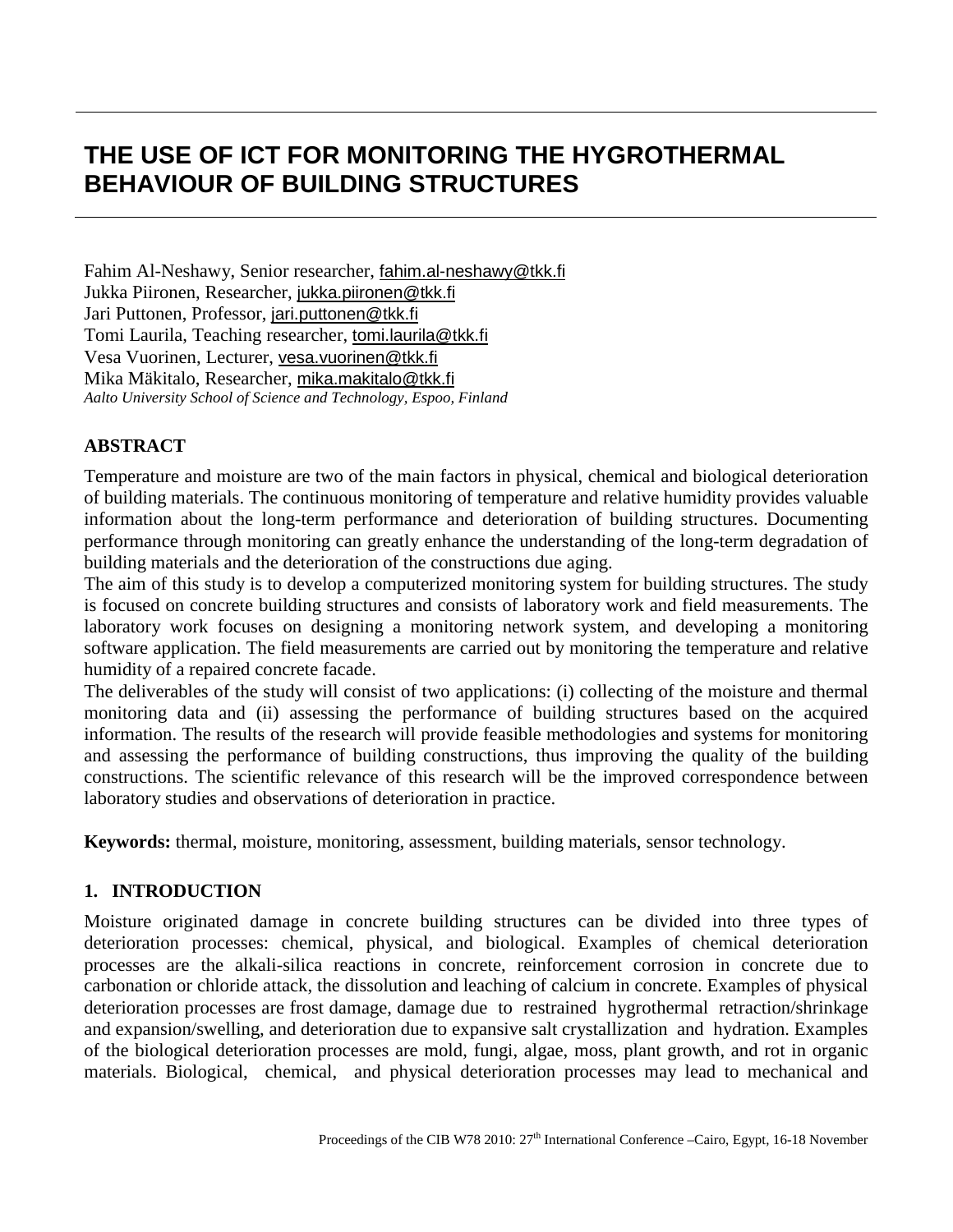structural degradation in the form of loss of stiffness, excessive deformation, cracking, delamination, spalling, and, in severe cases, to structural failure. (Huovinen 1998; Carmeliet 2009)

According to Norris (2008), the current methods for temperature and internal relative humidity evaluation, which rely on destructive testing systems, are expensive and time consuming. In addition, these techniques require intensive labor and special equipment to gain access to remote locations. Handheld moisture meters are usually used in spot checks measurements to assess changes in the moisture content of the building components or to determine surface wetting patterns in order to determine sources and extent of wetness. For long-term monitoring of thermal and moisture conditions, data acquisition systems are usually used. A data acquisition system consists of a collection of temperature and humidity sensors and data loggers that are used for collecting the monitoring data for further processing and archiving (Lindblom-Patkus 2007).

Lynch (2002), introduced a clear need for a practical and economical method for monitoring the performance of building structures throughout their life time. Therefore, a sensor system for continuous monitoring of internal relative humidity and temperature is highly desirable both during construction and afterwards (Norris 2008). When a concrete structure is in service, continuous monitoring of temperature and internal humidity will provide information about the damage process of the concrete structure due to environmental effects such as freeze/thaw cycles, chloride diffusion, alkali-silica reaction, carbonation and dimensional changes caused by temperature changes.

An objective of the research was to test new possibilities offered by the ICT (Information and Communication Technology) to be used in the real estate and construction sector. For that purpose, a new RHT (Relative Humidity and Temperature) monitoring network system was developed. The laboratory work of the research focused on designing and testing the RHT monitoring network system including the calibration of the temperature and relative humidity devices. RHT monitoring software for configuring the network system and collecting data was developed. A field study for testing the RHT monitoring network system was carried out with on a repaired concrete facade. The facade was repaired by adding external mineral wool insulation and a rendering system. The thermal and moisture condition was monitored at regular intervals of 15 minutes since the year 2005.

The thermal and moisture RHT monitoring network system is useful for assessing the performance of building structures. Documenting the performance of building structures through monitoring can enhance the understanding of the long term deterioration of the building materials and the changes in the structural behaviour due aging.

## **2. RHT MONITORING NETWORK SYSTEM**

One goal of the research was to develop a thermal and moisture monitoring method to observe the moisture and thermal performance of the repaired sandwich panel building facades. For that purpose, the RHT monitoring network system and RHT monitoring software were developed to gather and analyze the thermal and moisture data.

#### **RHT monitoring network system overview**

The RHT monitoring network system was built on Linet Light Network (Linet Oy Ltd.4 2007). The RHT monitoring network system consists of a controller (LIC04) and nodes where relative humidity and temperature sensors are connected to. The controller provides configuration services and enables communication with the data acquisition system. The network system may contain up to 200 nodes connected to a twisted-pair CAT5 cable with a maximum total length of 1000 meters. A schematic diagram of the RHT monitoring network system is illustrated in figure 1.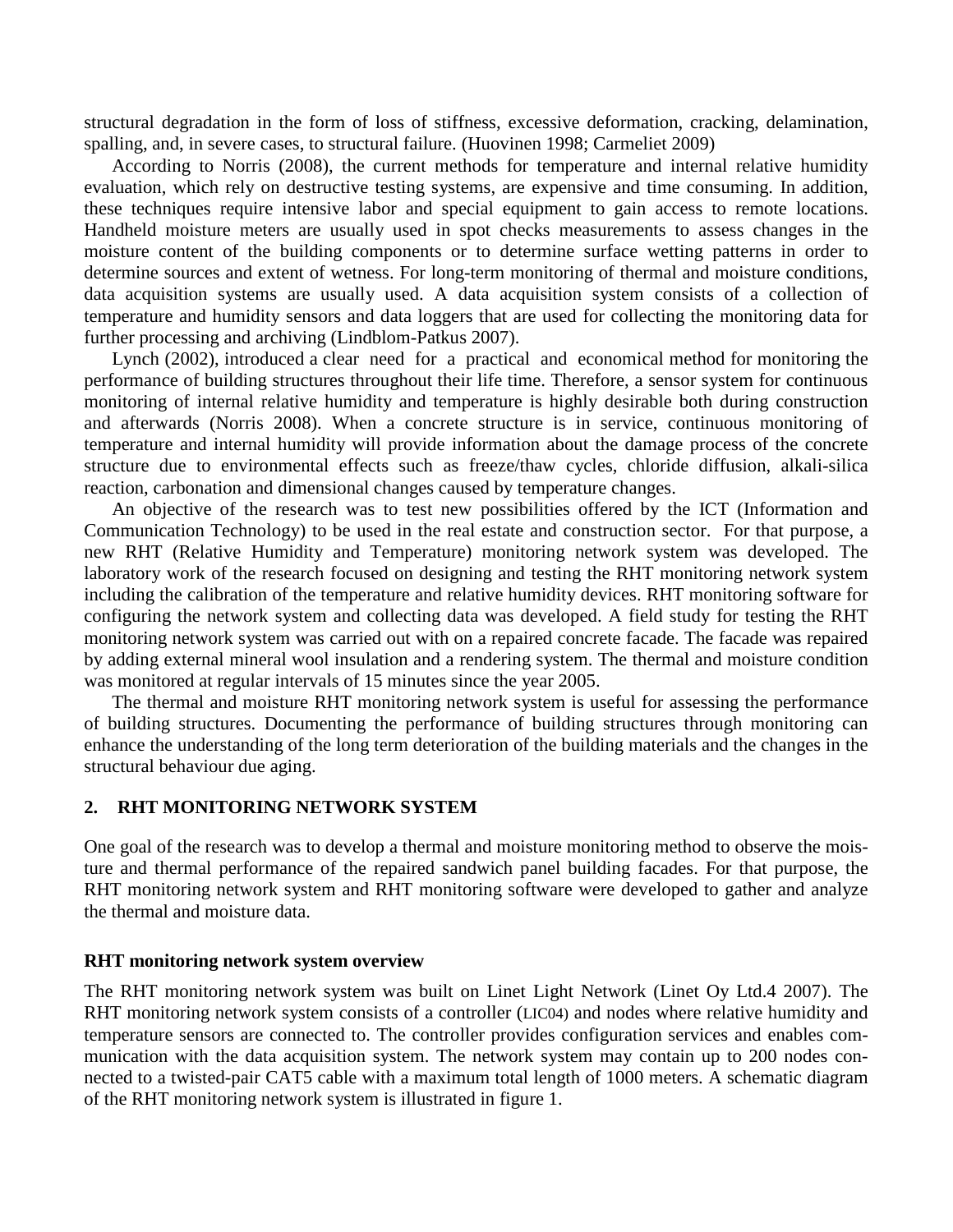

Figure 1. Schematic diagram of the RHT monitoring network system

As shown in Table 1, three different types of sensors were selected to be connected to the RHT monitoring network nodes for measuring temperature and relative humidity: PT100 sensors for temperature, and HMP44 and SHT15 sensors for relative humidity. The choice of HMP44 and PT100 sensors was based on their stability and accuracy, and for authors long experience using these sensors. SHT15 sensors were selected based on their low price and compatibility with the network nodes. The calibration of the relative humidity sensors was confirmed by the manufacturers.

Table 1 Relative humidity and temperature sensors used in the RHT monitoring network system

| <b>Sensor</b> | <b>Manufacturer</b>         | Output data                   | Data group<br>type            | Accuracy                                                                 | Price <sup>(2)</sup> |
|---------------|-----------------------------|-------------------------------|-------------------------------|--------------------------------------------------------------------------|----------------------|
| <b>HMP 44</b> | Vaisala Oy,<br>Finland      | $RH$ $(\% )$                  | $AD^{(1)}/$<br>$\prime$ state | $\pm 2\%$ (0 - 90 % RH)<br>$\pm 3\%$ (90 - 100 % RH)                     | $200 \in$            |
| <b>SHT15</b>  | Sensirion AG<br>Switzerland | RH $(\%)$ and T $(^{\circ}C)$ | 12 bit data                   | $\pm 2\%$ (0 - 90 % RH)<br>$\pm 2 - 4\%$ (90 - 100 % RH)<br>$\pm 0.3$ °C | 35€                  |
| <b>PT100</b>  |                             | T (°C)                        | AD / state                    | $\pm (0.15 + 0.002 \text{ x t})$ °C                                      | 8€                   |

(1)  $AD = Analogue / Digital$ 

(2) Prices according to the year 2007

# **RHT monitoring software**

The RHT monitoring software communicates between the host computer and the RHT monitoring network system controller, collects relative humidity and temperature data, and processes the collected data. The RHT monitoring software consists of four basic modules:

- 1) a system configuration module,
- 2) a Telnet simulation module,
- 3) a RHT calculation and output module, and
- 4) a data processing module.

The flow chart of the RHT monitoring software modules is shown in figure 2.

The system configuration module contains two parts: the configuration of the monitored target crosssection and the configuration of the sensors and nodes of the RHT monitoring network system as shown in Figure 3.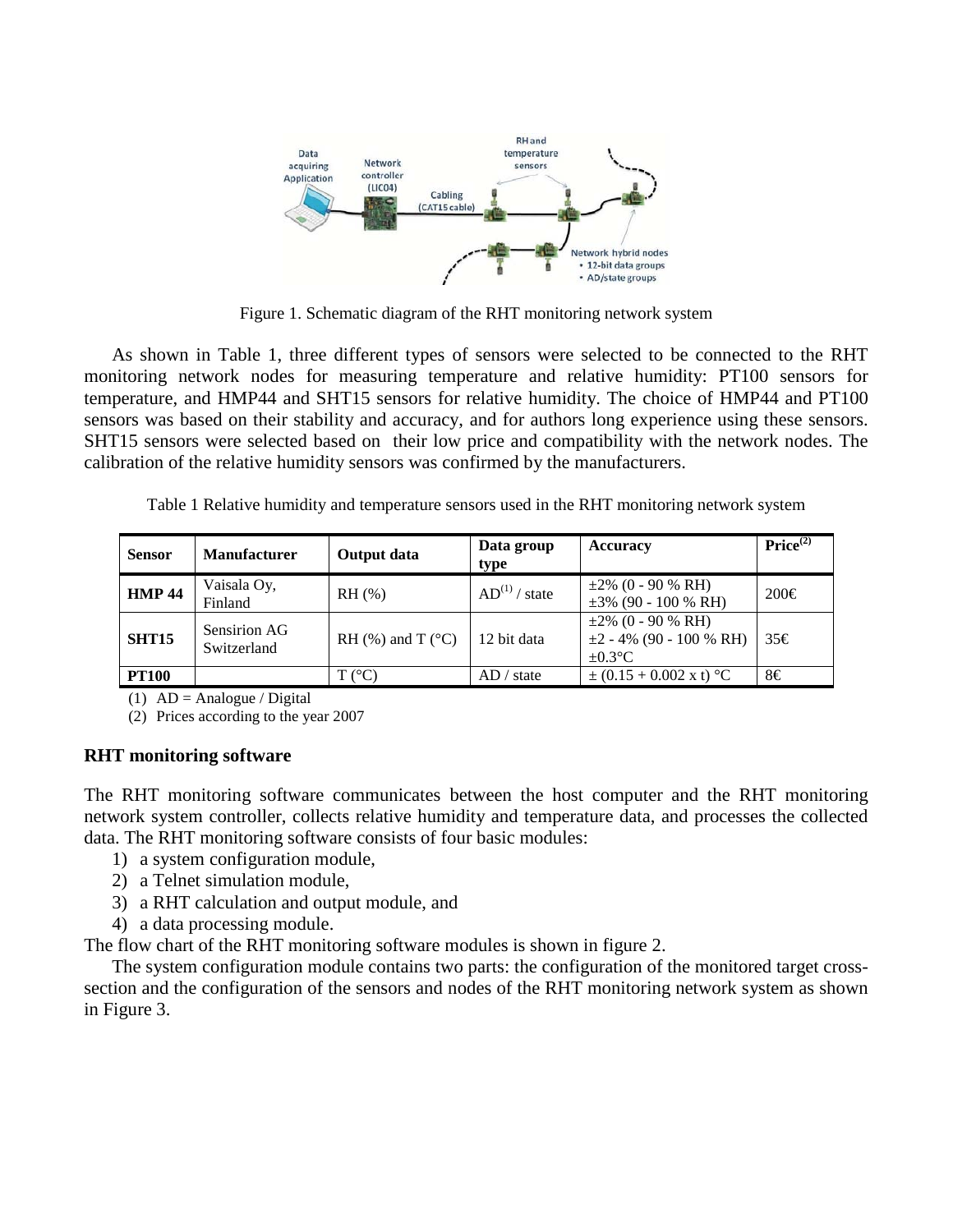

Figure 2. Flow chart of RHT monitoring software

| No:                     | Node                                                                     | <b>Sensor</b> code                  | Type         | Gain                                              | Office | Menitered cross-section code | <b>Sensor location</b>                                                                |
|-------------------------|--------------------------------------------------------------------------|-------------------------------------|--------------|---------------------------------------------------|--------|------------------------------|---------------------------------------------------------------------------------------|
| ı                       |                                                                          | 1 SWI-SHT-I                         | <b>SHT15</b> | 1.0                                               |        | 0.0 SW Fleer 01              | Inner concrete panel                                                                  |
| $\overline{2}$          |                                                                          | 2 SW1-PT-1                          | PT100        | 0.12                                              |        | -273 SW Floor 01             | Inner concrete panel                                                                  |
| $\overline{\mathbf{3}}$ |                                                                          | 3 SW1-SHT-2                         | SHT15        | 1                                                 |        | 0 SW_Floor_01                | original insulation                                                                   |
| $\overline{4}$          |                                                                          | 4 SW1-PT-2                          | PT100        | 0.12                                              |        | -273 SW Fleer 01             | original insulation                                                                   |
| $\overline{5}$          |                                                                          | 5 SWI-HMP-3                         | HMP44        | ı                                                 |        | 0 SW Fleer 01                | Outer panel                                                                           |
| 6                       |                                                                          | 6 SWLPT-3                           | <b>PT100</b> | 0.12                                              |        | .273 SW Fleer 01             | Outer panel                                                                           |
|                         | Sensor code<br><b>Sensor</b> type<br><b>Sensor</b> gain<br>Sensor offset | <b>Monitored cross-section code</b> | 1.0<br>0.0   | <b>ITunnus</b><br>HMP44<br>Location in the facade |        | ≛<br>$\ddot{\phantom{0}}$    | First<br>Last<br>$\circledast$<br>⋒<br>$\sqrt{2}$<br>node<br>node                     |
|                         |                                                                          | <b>Sensor location</b><br>$NO: 1 -$ |              | Add<br>sensor                                     |        | н                            | Example of a monitored facade cross-section<br>Configure the monitored cross-sections |

Figure 3. Configuration of the sensors and nodes of RHT monitoring network system

The Telnet simulation module is used in communication with the LIC04 controller of the RHT monitoring network system. The user inputs information about the controller IP address (Internet Protocol address) and the communication port between the LIC04 controller and the host computer, and then the Telnet terminal sends and receives data continuously from the LIC04 controller. The RHT calculation and output module gets the node and sensor information from the system configuration module, then calculates the values of temperature and relative humidity taking, in consideration the offset and gain of every sensor. Results are displayed on the screen and saved in an ASCII file. The graphical user interface of the RHT calculation and output module is shown in Figure 4.

The data processing module processes the temperature and relative humidity monitoring data. The data processing module was developed using Visual Basic for Applications under Microsoft Excel. The flow chart of the data processing module is shown in Figure 5.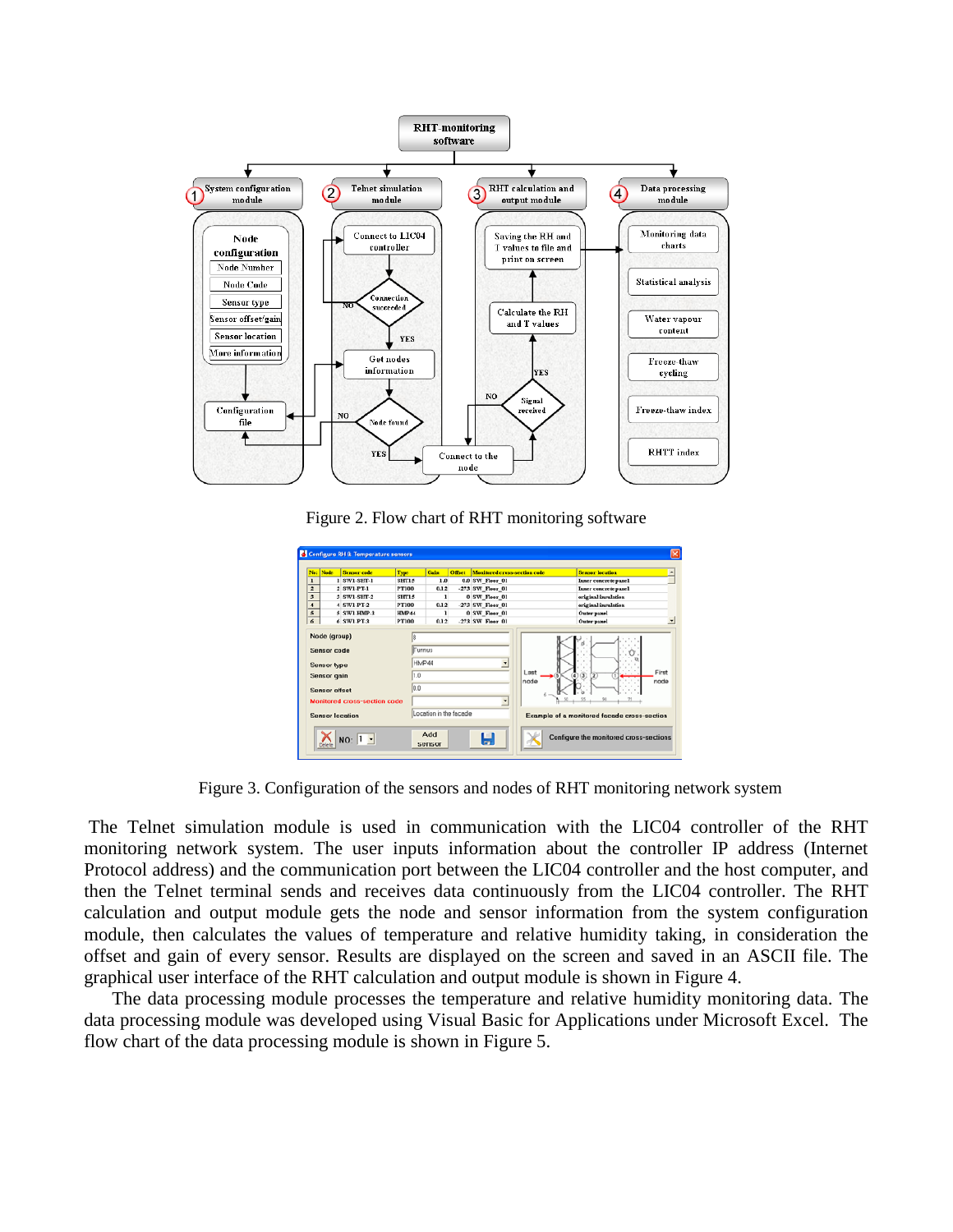

Figure 4. The graphical user interface of the Telnet simulation, the RHT calculation and the output module



Figure 5. The flow chart of the data processing module

# **3. USING THE RHT MONITORING NETWORK SYSTEM IN FIELD RESEARCH**

For testing the developed RHT monitoring network system, field research was carried out to monitor the relative humidity and temperature of a repaired concrete facade. The building, shown in Figure 6, is a four-storey apartment building built with concrete sandwich elements. The concrete facade was repaired by adding 70 mm external mineral wool insulation and 6 mm rendering system. The monitoring system was installed in the facades facing northeast and southwest. The nodes and sensors were installed on the second and on the fourth floor of the building. The sensors were installed through the cross-sections of the facades as shown in Figure 6. The thermal and moisture condition was monitored at a regular interval of 15 minutes to register the rapid change, especially in the rendering system.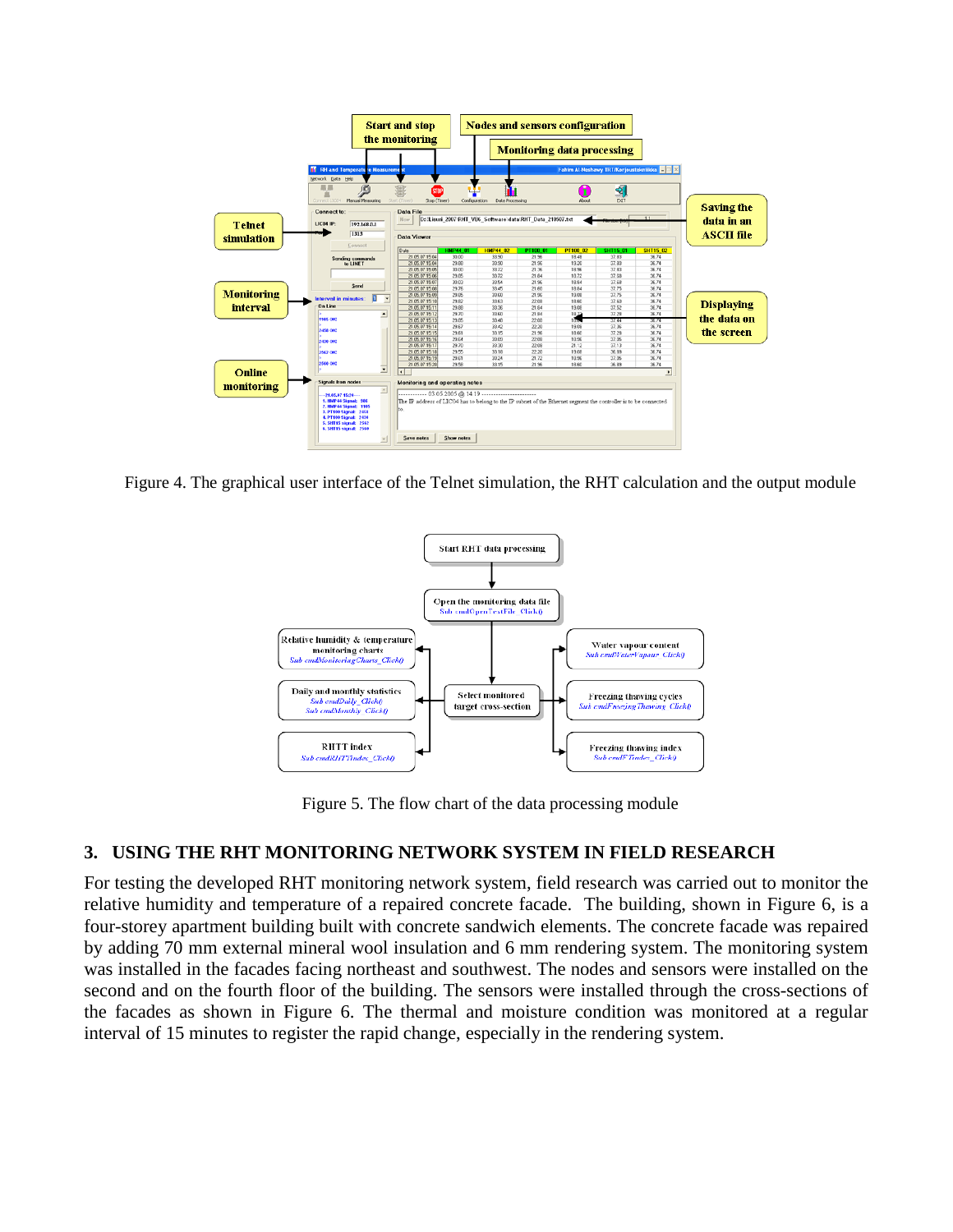

Figure 6. The repaired facade of the monitored building, and the location of the installed temperature and relative humidity sensors.

# **4. RESULTS OF THE FIELD MEASUREMENTS**

The temperature and relative humidity monitoring data process, shown in Figure 7, cover the ambient outdoors conditions, the structure response to the outdoors conditions and the potential of the deteriorations due to the temperature and relative humidity change. Examples of the temperature and relative humidity monitoring results are presented from the year 2005 to the beginning of the year 2010.



Figure 7. The process of the temperature and relative humidity data analysis.

## **Ambient outdoor condition**

The temperature and relative humidity of the outdoor ambient air was also monitored at the northeast and southwest cardinal directions on the third floor. The daily average relative humidity and temperature of the northeast outdoor environment are shown in Figure 8.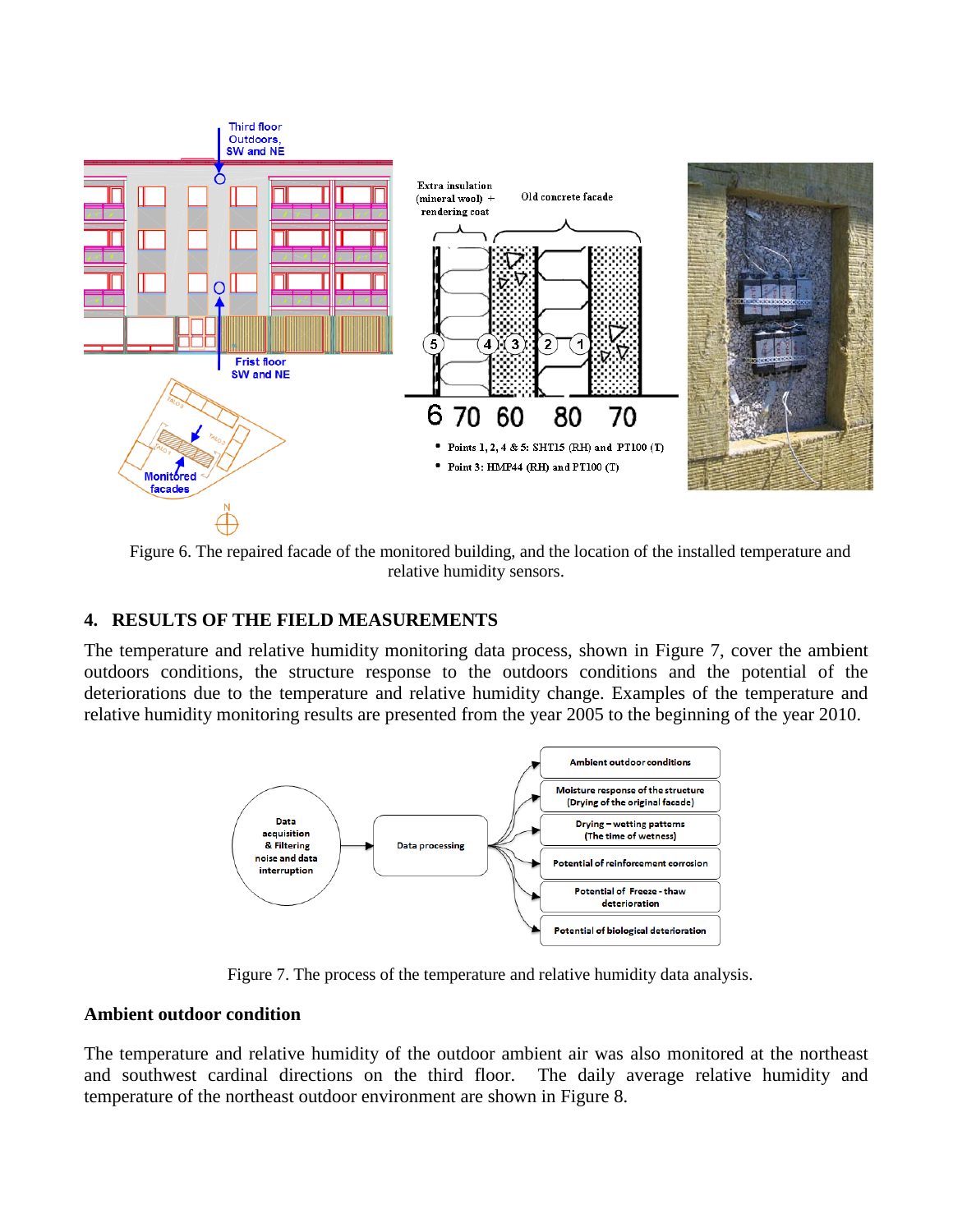

Figure 8. Outdoors relative humidity and temperature during the May 2005 and May 2010.

The maximum temperature of the outdoor ambient air was during July yearly and the minimum temperature of the outdoors was during February.

## **The time of wetness**

The time of wetness, or TOW, is defined as the time of the month when the relative humidity is above 80% and the temperature is above the freezing point as shown in Equation 1. (Mukhopadhyaya et al., 2005).

$$
TOW_{(i)} = \left(\sum_{h=i}^{k} t_{counter(i,h)}\right)
$$
 (1)

where:

i is a spatial index for the considered part of the structure

 $t_{counter(i,h)}$  is the time of wetness, h

$$
t_{counter(i,h)} \begin{cases} = 1, \text{ if } T_{(i,h)} \ge 0^{\circ}C \text{ and } RH_{(i,h)} \ge 80\% \\ = 0, \text{ if } T_{(i,h)} < 0^{\circ}C \text{ and }RH_{(i,h)} < 80\% \end{cases}
$$

| $T_{(i,h)}$           | is the temperature of the considered part of the structure, $^{\circ}C$ |
|-----------------------|-------------------------------------------------------------------------|
| $RH$ <sub>(i,h)</sub> | is the relative humidity of the considered part of the structure, %     |
| k                     | is the total sum of hours in a particular month.                        |

The time of wetness of the rendering coat of the repaired facade during the year 2005 to 2010 are shown in Figure 9.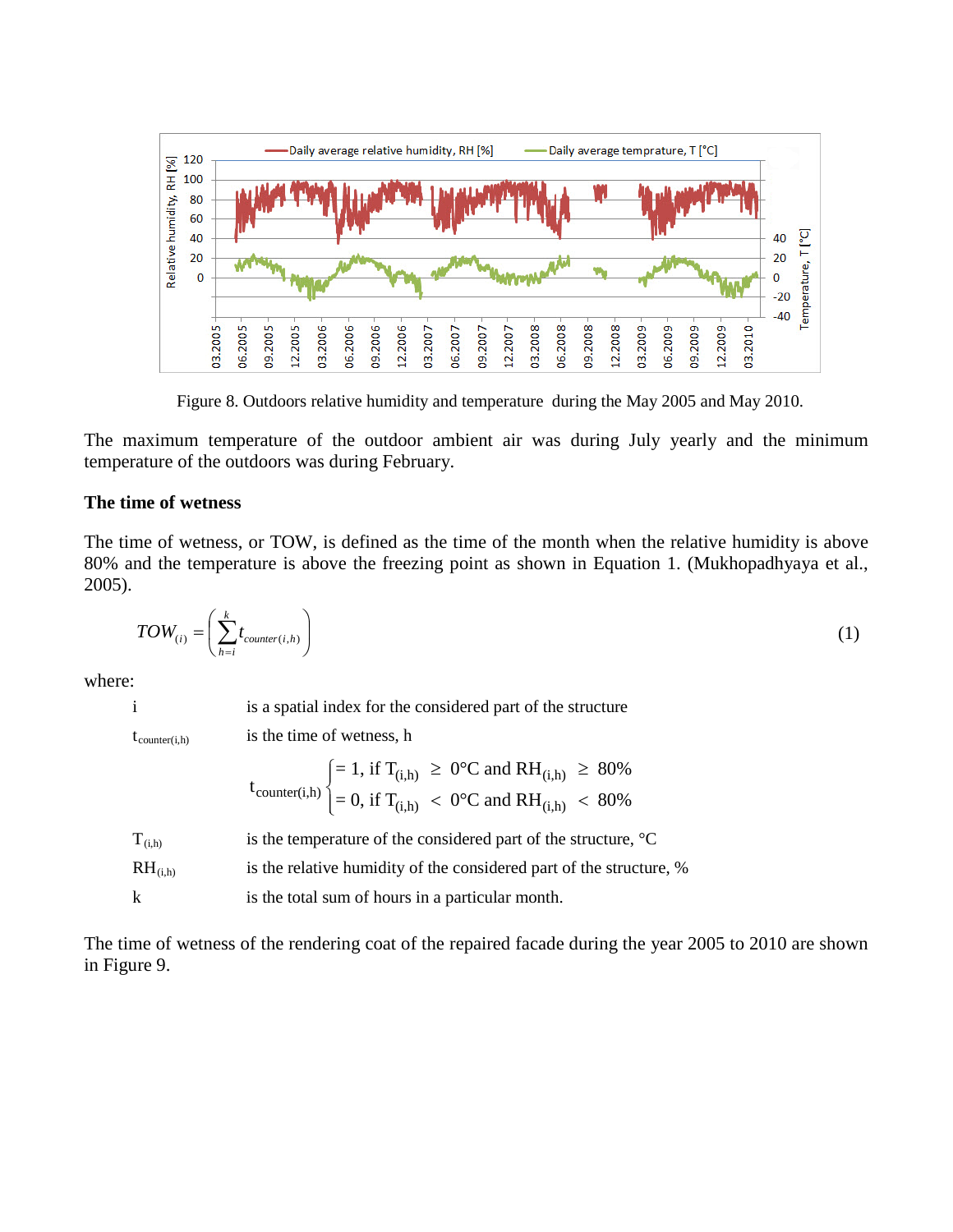

Figure 9. The monthly time of wetness of the rendering coat of the repaired facade.

The time of wetness is used for calculating the potential of the facade deterioration. The results show that the potential of deterioration is higher in the period between August and March yearly.

# **Drying of the original facade**

Figure 10 shows the drying effect of the original outer panel of the sandwich panel under the external wall insulation and rendering systems. The average daily relative humidity of the outer concrete panel dropped from 83% to 44 % within the first year. During the year 2006 and 2010, the daily average relative humidity varies between 40% and 60%. The temperature of the original outer concrete panel was above 0 °C. These results indicate the protection of the original concrete facade against the reinforcement corrosion and frost action after adding the external insulation and rendering system.



Figure 10. The daily average temperature and relative humidity of the original outer concrete panel of the repaired facade.

# **Time-dependent relative humidity and temperature RHTT index**

According to Mukhopadhyaya et al. (2005), the RHTT index is defined as the potential for any moisture damage when sustained high moisture levels and warm temperatures occur simultaneously for an extended period of time. As shown in Equation 2, the RHTT index is defined as the product of the timeof-wetness (TOW) factor and the intensity of hygrothermal loading level in the structure by which the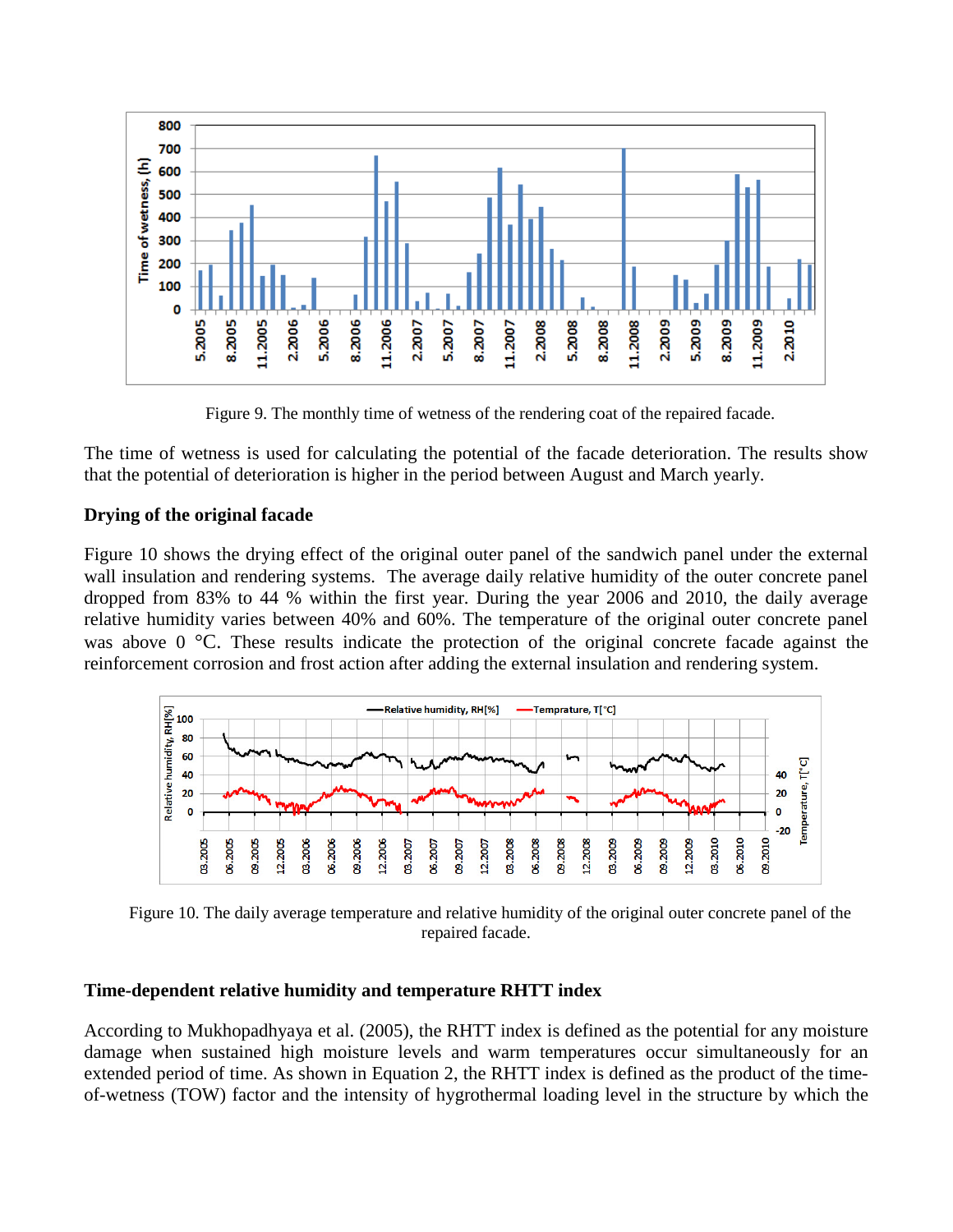critical conditions are exceeded (RHT). The degree of moisture damage due to any of degradation mechanisms is directly proportional to the time-of-wetness (TOW) factor.

$$
RHTT_{(i)} = TOW_{(i)} \times RHT_{(i)}
$$
 (2)

where:

| $\mathbf{1}$ | is a spatial index for the considered part of the structure                        |
|--------------|------------------------------------------------------------------------------------|
| $TOW_{(i)}$  | is the calculated time of wetness within the considered part of the structure, (h) |
| $RHT_{(i)}$  | is the calculated RHT index within the considered part of the structure            |

The long-term moisture response indicator RHT index is calculated by multiplying the temperature ( $T_{potential}$ ) and moisture ( $RH_{potential}$ ), for moisture damage as shown in Equation 3.

$$
RHT(i) = \sum_{h=1}^{k} T_{potential (i,h)} \times RH_{potential (i,h)}
$$
 (3)

where:

 $T_{\text{potential}}$  is the potential temperature for moisture damage,  $^{\circ}C$ 

$$
T_{\text{potential}(i,h)} \begin{cases} = T_{(i,h)} - T_{\text{critical}}, \text{ if } T_{(i,h)} > T_{\text{critical}} \\ = 0, \text{ if } T_{(i,h)} \leq T_{\text{critical}} \end{cases}
$$

 $RH_{\text{potential}}$  is the potential relative humidity for moisture damage, %

$$
RH_{potential(i,h)} \begin{cases} = RH_{(i,h)} - RH_{critical}, \, \text{if } RH_{(i,h)} \; > \; RH_{critical} \\ = 0, \qquad \qquad \text{if } RH_{(i,h)} \; \leq \; RH_{critical} \end{cases}
$$

is the user-defined critical threshold value of temperature level above which moisture damage is more likely to occur, °C  $T_{\text{critical}}$ 

is the user-defined critical threshold value of relative humidity level above which moisture damage is more likely to occur, %  $RH_{critical}$ 

In this paper, RHTT1 and RHTT2 indices were calculated. The RHTT1 indicate the potential of biological deterioration, where the critical relative humidity is greater than 80% and the critical temperature in greater than 5 °C. The RHTT2 indicate the potential of reinforcement corrosion, where the critical relative humidity is greater than 80% and the critical temperature in greater than 0 °C. The calculated values of the RHTT1 and the RHTT2 indices for the rendering coat of the repaired facade are shown in Figure 11. The values of the RHTT1 and RHTT2 indices indicate low biological and corrosion damage potential due to thermal and moisture loading in the rendering coat. Although acceptable values for RHTT indices for various building materials are not available at this moment , the important feature of the RHTT index is that the higher RHTT index values indicate an increased severity of the hydrothermal response and higher damage potential.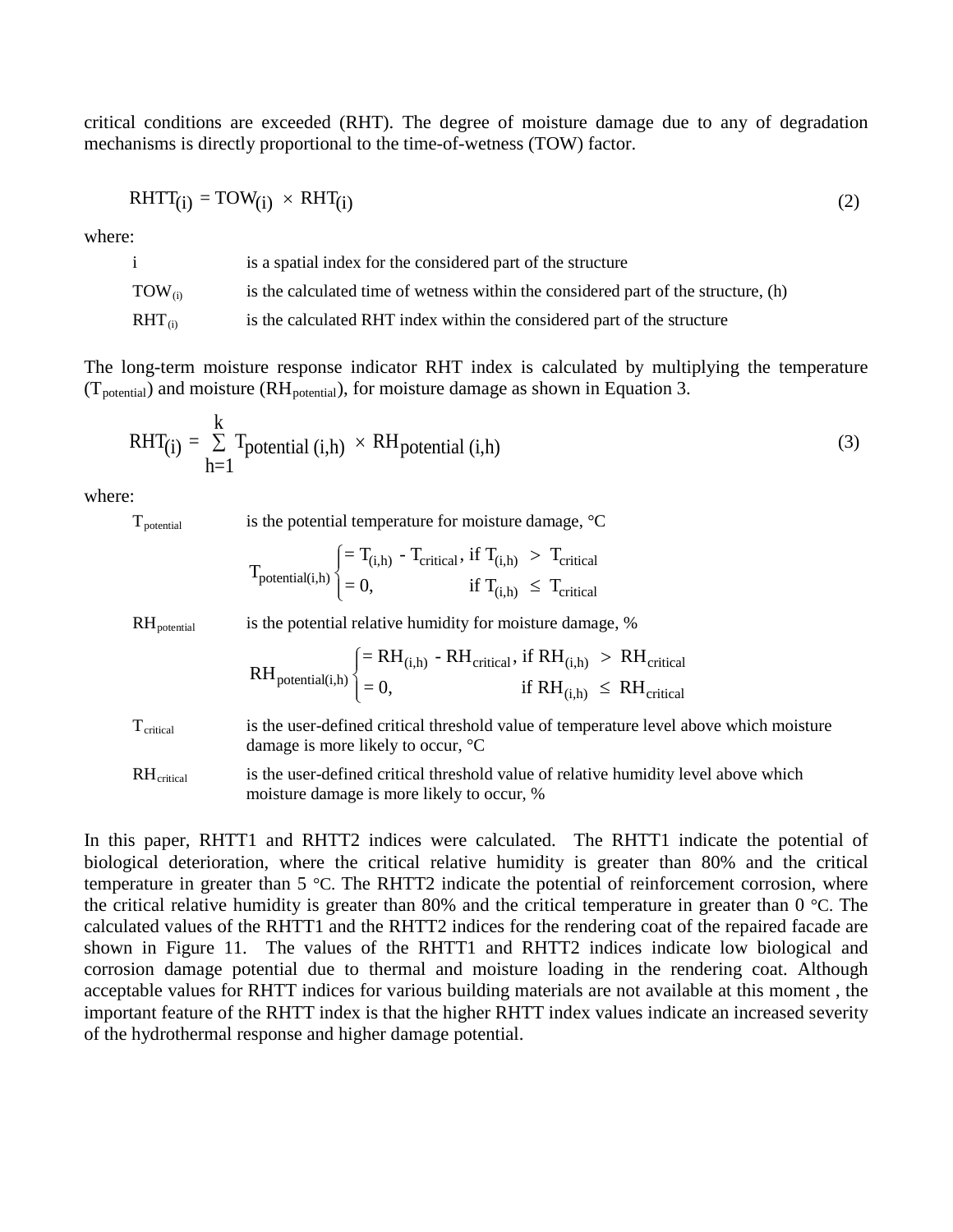

Figure 11. The values of the RHTT1, the RHTT2 indices for the rendering coat of the repaired facade.

## **Freezing thawing index**

The freezing thawing index (FT) is defined as the number of freezing or thawing oscillations when temperature oscillate around 0°C for those structures that are almost at the moisture saturation level, RH<sub>critical</sub> (Mukhopadhyaya et al., 2005). According to Fagerlund, 2001, the critical moisture saturation level for concrete structures varies between 75% and 90%. The FT index is defined in Equation 4.

$$
FT_{(i)} = \sum_{h=2}^{k} Counter_{(i,h)}
$$
 (4)

where:

Counter $(i,h)$  is a freezing or thawing oscillator when temperatures oscillate around  $0^{\circ}C$ 



Figure 12. The values of the freezing thawing index for the rendering coat of the repaired facade.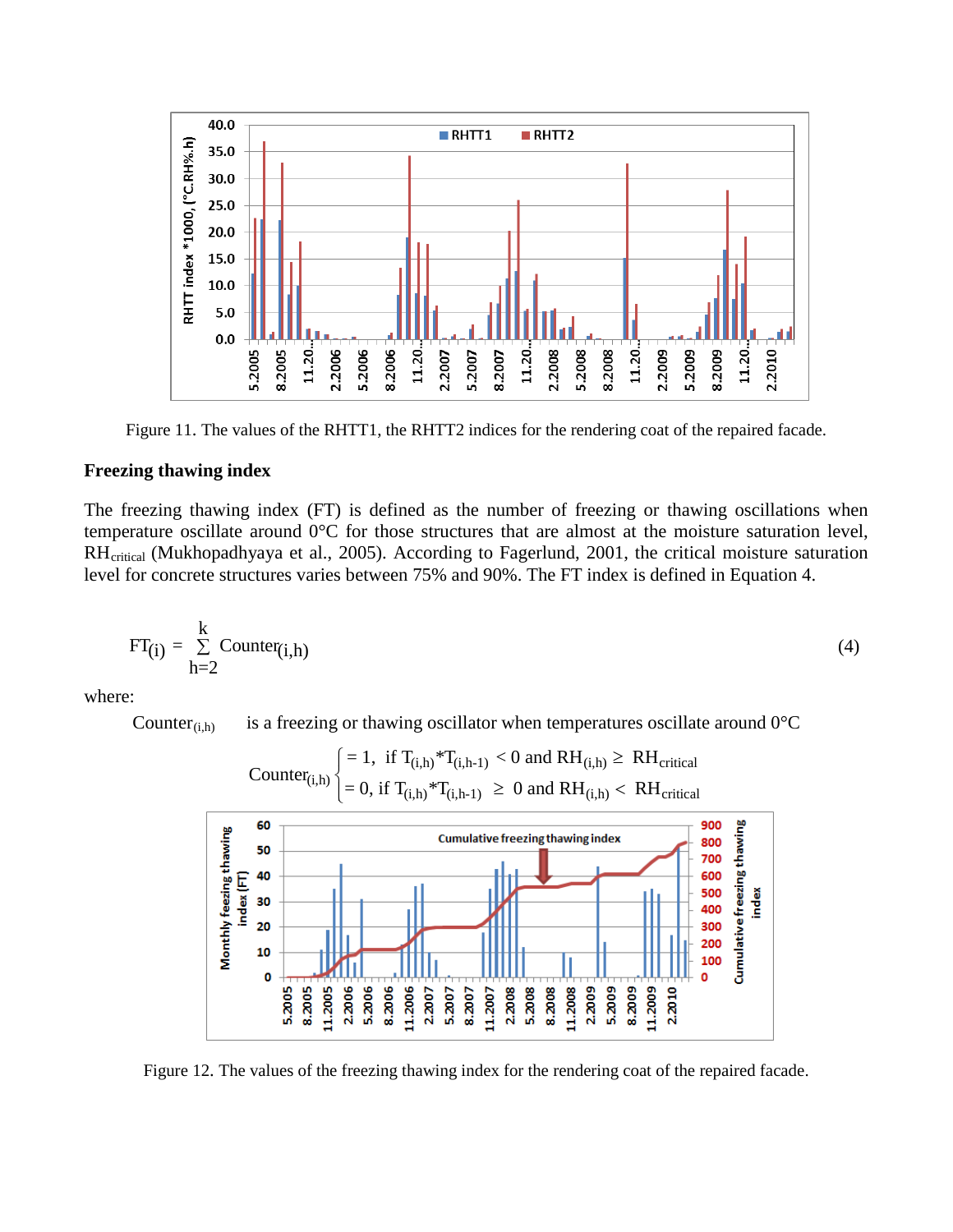The results of the freezing thawing index with critical moisture of 75% for the rendering coat of the repaired facade are shown in Figure 12. The higher the number of cycles indicates the greater potential for frost damage.

## **5. CONCLUSIONS**

A need for a new method for monitoring of temperature and moisture in repaired building facades was recognized. Specifically, the new method had to be non-destructive, yet able to measure the thermal and moisture conditions at exact and predefined locations inside the structures. The approach chosen to fill the defined need was the RHT monitoring network system that uses sensors and nodes that are embedded inside the building structures at the time of construction, and a controller connected to a host computer for reading the sensors internally from outside the structure.

The results of the thermal and moisture monitoring show drying of the original outer concrete panel after adding external wall insulation and rendering system . This study uses a long-term moisture response indicator called the RHTT index derived from the relative humidity and temperature values over a period of time for any specific area of the wall cross-section. Although acceptable values for RHTT indices for various building materials are not available at this moment, the important feature of the RHTT index is that the higher RHTT index values indicate an increased severity of the hygrothermal response and higher damage potential. The freezing thawing index (FT) is defined as the number of cycles when the temperature oscillates between the freezing and thawing point for the facade components that are almost at the moisture saturation level. Increased freezing thawing index values indicate an increased severity of the frost action and a higher damage potential.

The RHT monitoring network system has proven to be a successful new method for monitoring of thermal and moisture in repaired building facades. The RHT monitoring network system is also reliable, inexpensive, easy and fast to assemble and use which fulfill the requirements for a new monitoring method.

## **6. REFERENCES**

- Al-Neshawy. F. (2007) "A Network System for Monitoring the Thermal and Moisture Performance of Repaired Concrete Facades". Licentiate Thesis. Helsinki University of Technology. Faculty of Engineering and Architecture. Department of Structural Engineering and Building Technology. Espoo. Finland. 127 pages.
- Al-Neshawy. F., Sistonen. E., Piironen. J., Huovinen. S., (2007). New Method for Monitoring the Hygrothermal Condition of Repaired Facades. Proceedings of the Concrete under severe conditions: Environment and loading (CONSEC'07). Tours. France. 4. – 6. June 2007. pp. 1807-1812.
- Carmeliet, J., Roels, S., Bomberg, M. T., (2009). Towards Development of Methods for Assessment of Moisture-Originated Damage. chapter 28 in Moisture Control in Buildings: The Key Factor in Mold Prevention, MNL18-2nd, edited by Heinz R. Trechsel and Mark Bomberg-2nd ed., ASTM international: 591-605
- Fagerlund, G. (2001). CONTECVET (IN30902I): Manual for assessing concrete structures affected by frost. Lund university, Department of building and environmental technology, Sweden. 202 pages.
- Huovinen, S., Bergman, J., Hakkarainen, H. (1998). Deterioration defects and repair methods of facades, Laboratory of structural engineering and building physics, Helsinki university of technology. Espoo, Finland. Report 78. 69 pages.
- Lindblom-Patkus, B., (2007). Monitoring temperature and relative humidity. Northeast document conservation centre. Online at: